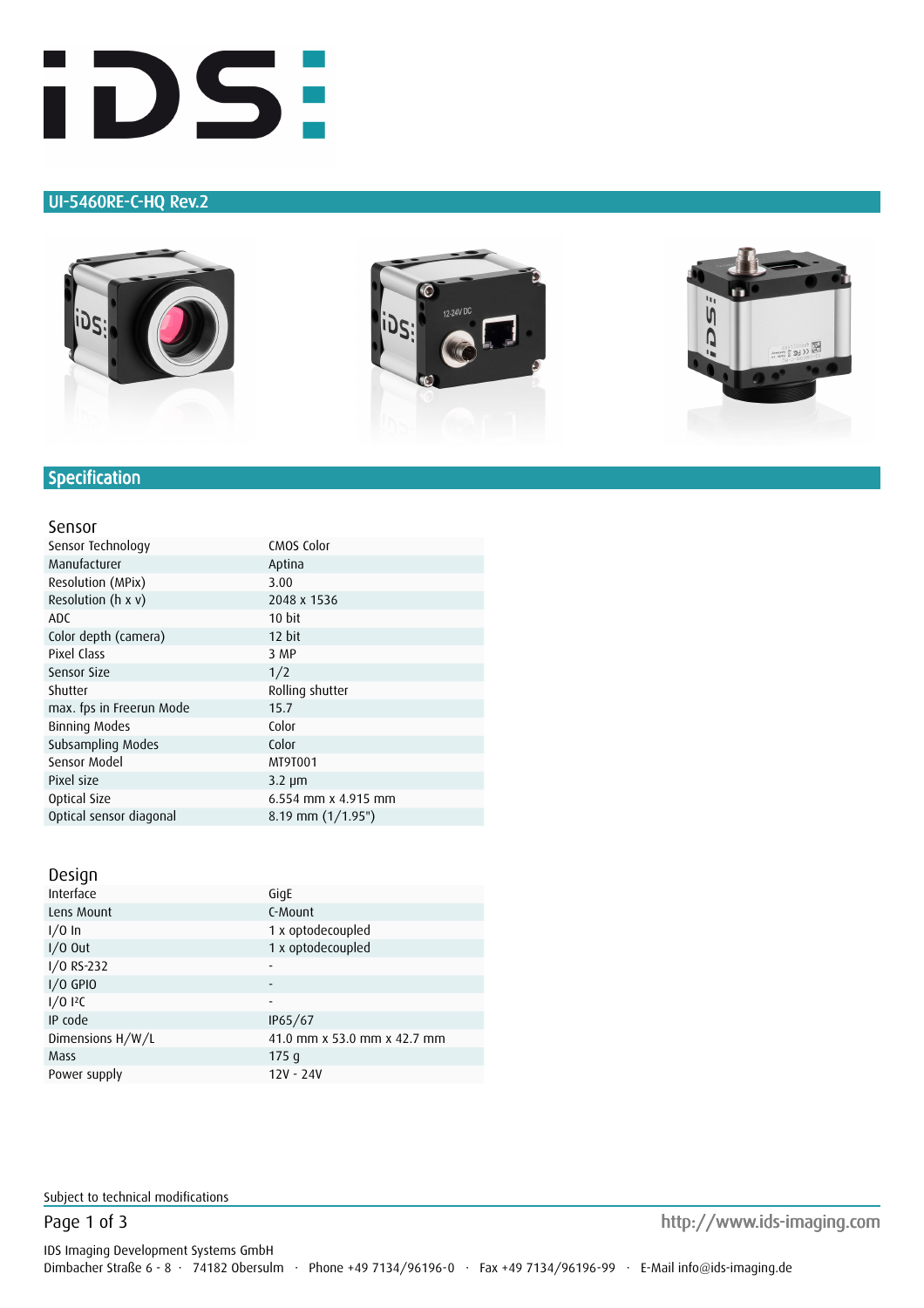

# UI-5460RE-C-HQ Rev.2

### Pin assignment I/O connector

|   |  | Digital input $(+)$  |
|---|--|----------------------|
|   |  | Power supply (VCC)   |
|   |  | Shielding            |
|   |  | Ground (GND)         |
|   |  | Digital output $(+)$ |
| 6 |  | Digital output (-)   |
|   |  | Digital input $(-)$  |
|   |  |                      |







Subject to technical modifications

Page 2 of 3 http://www.ids-imaging.com http://www.ids-imaging.com